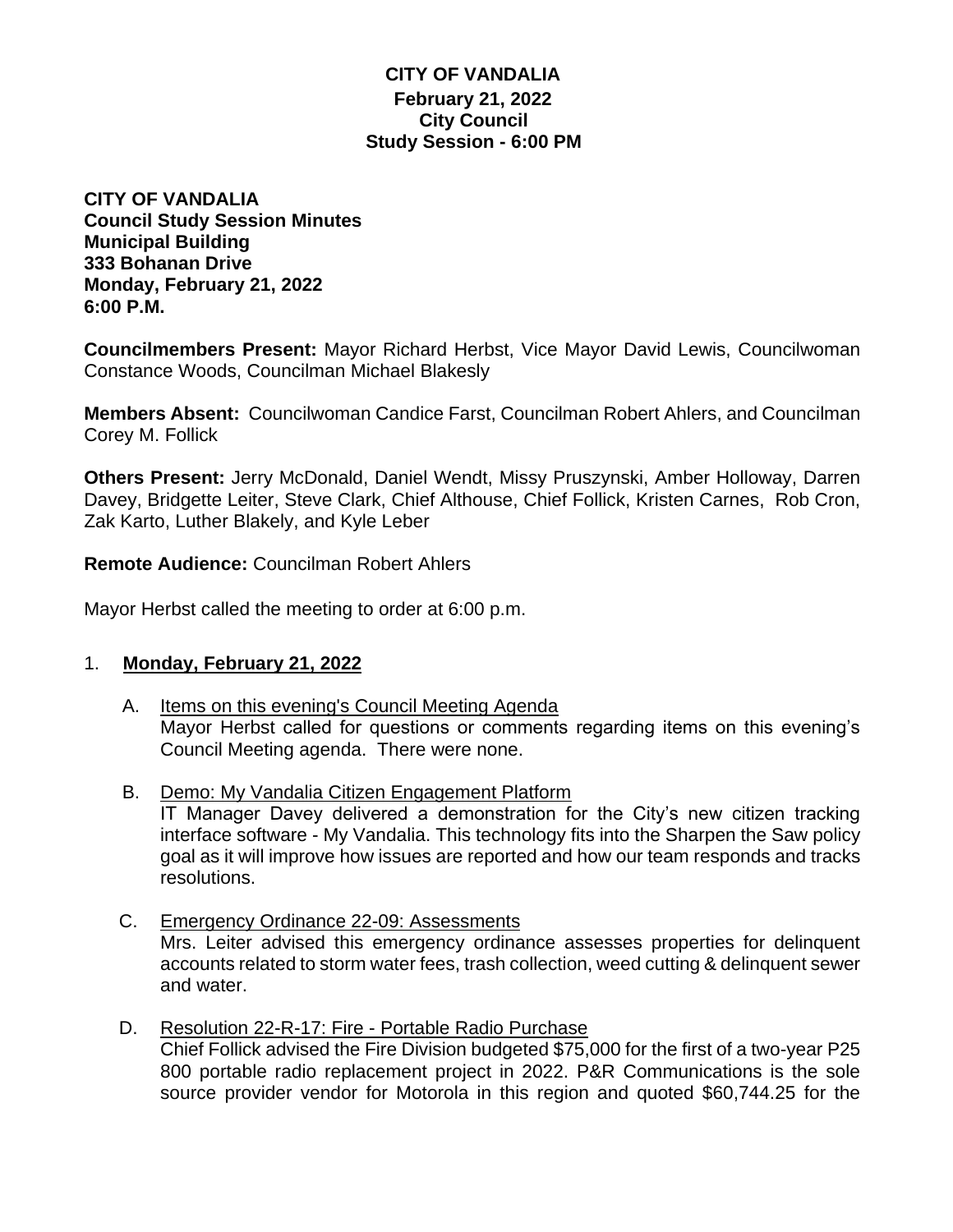replacement project. The Division of Fire is asking for capital funds to replace ten (10) Motorola APX6000 portable radios that, according to Motorola, have technology that Motorola will no longer support. Most of these radios were the first generation P25 radios and are currently being used by the Command Staff, Fire Prevention, and administrative staff. The radios used by the line firefighters are scheduled to be replaced in phase two of this project in 2023.

## 2. **Monday, March 7, 2022**

## A. Resolution: Fire - Breathing Air Compressor/Fill Station

Chief Follick explained the Division of Fire is recommending the replacement of its 1972 breathing air compressor, as it has reached the end of its useful life. The Division of Fire budgeted \$50,000 for this project. In anticipation of an SCBA replacement project (by grant award hopefully) in 2023 the Division of Fire will also need to include the replacement of its current SCBA fill station in this project as the current fill station will not meet the needs of new SCBA cylinder pressures in the future. The Division of Fire included \$50,000 in capital funds to complete this project in 2022. The Division of Fire advertised this project, sent out three bid specification packets to local/regional vendors that we knew could provide this equipment and on Monday, February 14, 2022 the Division of Fire held a public bid opening at Fire Station 1. We received two bid proposals as follows:

| Vendor                                        | <b>Primary Bid</b> | Alternate Bid |
|-----------------------------------------------|--------------------|---------------|
| <b>Atlantic Emergency</b><br><b>Solutions</b> | \$53,224.75        | \$1334.00*    |
| <b>Breathing Air Systems</b>                  | \$58,708.36        | \$46,769.74   |

Breathing Air Systems, a company that has been the City's breathing air service provider for many years, submitted a primary bid based on the specifications, which called for a full enclosed compressor, and they submitted an alternative to the primary bid which was the exact same compressor but in an "open" configuration. After careful review of each submission, the Division of Fire recommends that City Council award this project to Breathing Air Systems of Reynoldsburg Ohio, for the lowest and best (alternate) bid amount of \$46,769.74 and asks that City Council declare the Division of Fire's current breathing air compressor and fill station surplus and allow to place this equipment on GovDeals for disposal.

### B. Resolution: Concrete Bid

Public Service Director Cron advised bids were opened publicly for the Removal and Replacement of Certain Curbs and Sidewalk on Tuesday February 15, 2022. Three sets of specifications were issued, and all three contractors submitted bids for the project. Bids ranged from \$382,907.00 to \$424,738.50. Our estimate for the project was \$443,000. This project along with our street resurfacing project is a major part of the City's Enhance Infrastructure policy goal. Not only are we replacing deteriorating section of curb and sidewalk, the City will be installing ADA Compliant handicap ramps at each intersection of the streets we will be resurfacing this year. I recommend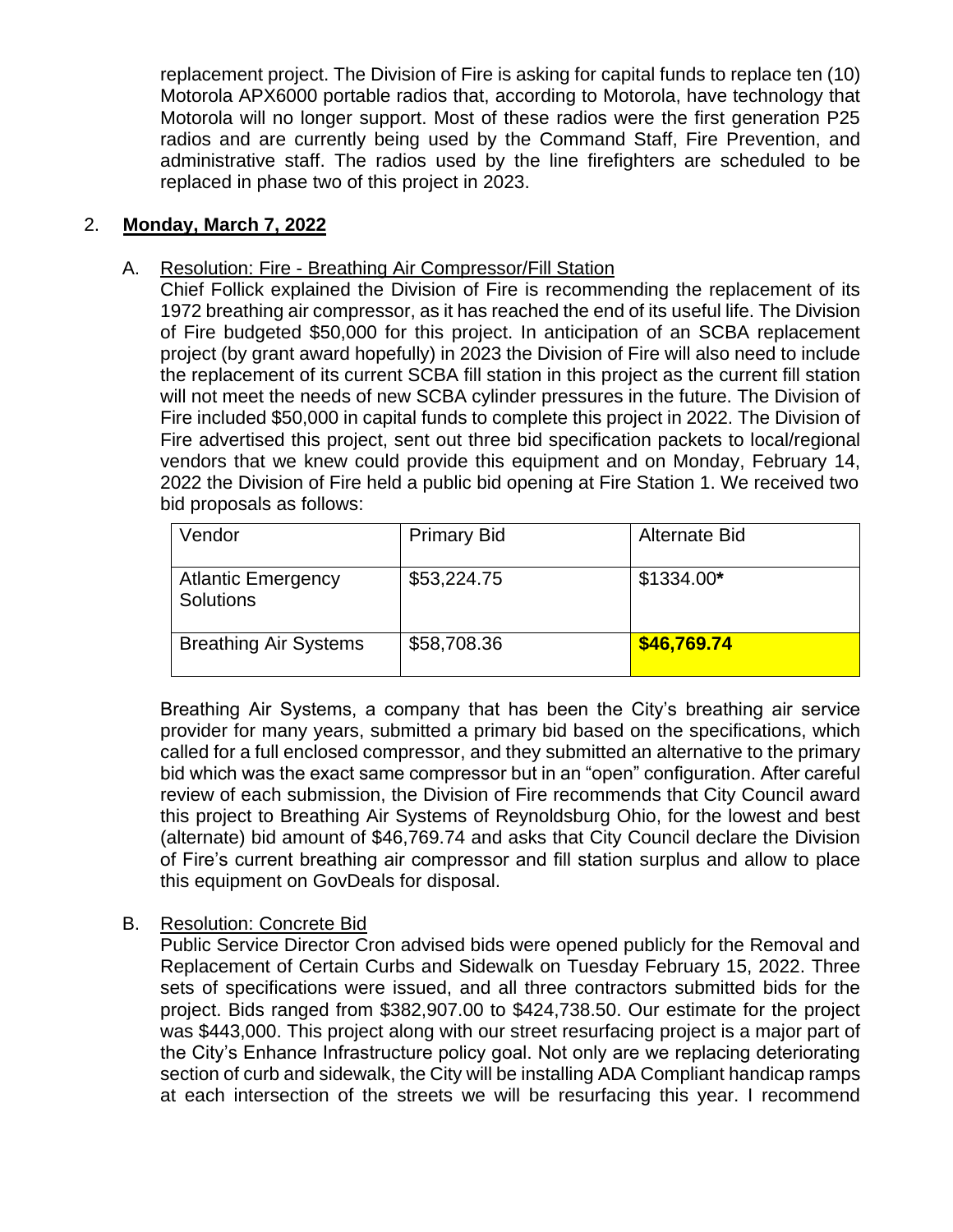awarding the contract for this project to D.L. Smith Concrete, LLC of Norwalk, OH as the lowest and best bid at their bid price of \$382,907.00. He concluded by reminding council a map of the 2022 concrete program was included in Council's packets for their review.

C. Resolution: Motorola Annual Service Agreement

Chief Althouse advised in 2016, Vandalia Division of Police purchased new Motorola radio consoles during an upgrade and remodeling of the Communications Center. Vandalia Division of Police utilizes Motorola Solutions for maintenance and service of the MCS7500 radio consoles and equipment utilized in the Communications Center. Motorola Solutions' Astro 25 Advanced Plus Services provides an integrated and comprehensive sustainment program for fixed end network infrastructure equipment, including cybersecurity products and services. The 2022 annual service and maintenance agreement is \$29,989.40. VPD budgeted \$29,622.00 for this annual maintenance agreement. We will be utilizing \$367.40 from the same line item (110.231.5272) to cover the overage billed. I, respectfully, request that competitive bidding be waived, and we continue to contract with Motorola Solutions to provide maintenance and service for the radio consoles and equipment in VPD's Communications Center.

## D. Variance: Audible Device within 150' of Residences – 335 S. Dixie

Mr. Karto explained the Applicant and building owner, Bison Commercial Investments, has requested a variance to allow for an audible device within 150' of a residential dwelling unit. The proposal is to construct an audible device and menu board approximately 125' from the nearest residential dwelling unit on the southern side of the building. The Board of Zoning Appeals voted 4-0 to recommend approval of the requested variance to City Code Section 1224.01 (e)(8)(A) "Drive-Through Facilities", to allow for an audible device within 150' of a residential dwelling unit.

## E. Variance: Deck Setback – 1144 Rexford

Mr. Karto advised the Applicant, Kyle Leber, has requested a variance to allow for a screened-in deck within the rear yard setback of 35'. The proposal is to construct a screened-in deck within the rear yard approximately 29' from the rear property line and replace the existing uncovered deck. The deck is said to be at the end of its useful life and currently maintains a setback of 27.7' from the rear property line. The Board of Zoning Appeals voted 4-0 to recommend approval of the requested variance to City Code Section 1226.04 Table 1226-1, to allow for the reduction in the minimum rear yard setback as proposed in Council's packets.

F. Variance: Solar Panels - 375 Halifax Drive

Mr. Karto shared the Applicant, Ace Thompson, Fluent Solar, has requested a variance on behalf of Luther Blakley, property owner, to allow for 9 solar panels on the front face of the roof which faces a right-of-way, Halifax Drive. The Applicant stated in their letter of justification that if the panels were moved to the back of the home, the North side, the efficiency of the panels would drop by 50%. The Board of Zoning Appeals was split 2-2 on recommending denial of the requested variance to City Code Section 1224.01 (e)(24)(E)(ii) "Roof-Mounted Solar Energy Systems", to allow for 9 solar panels to face a right-of-way, Halifax Drive. Mayor Herbst inquired about the 2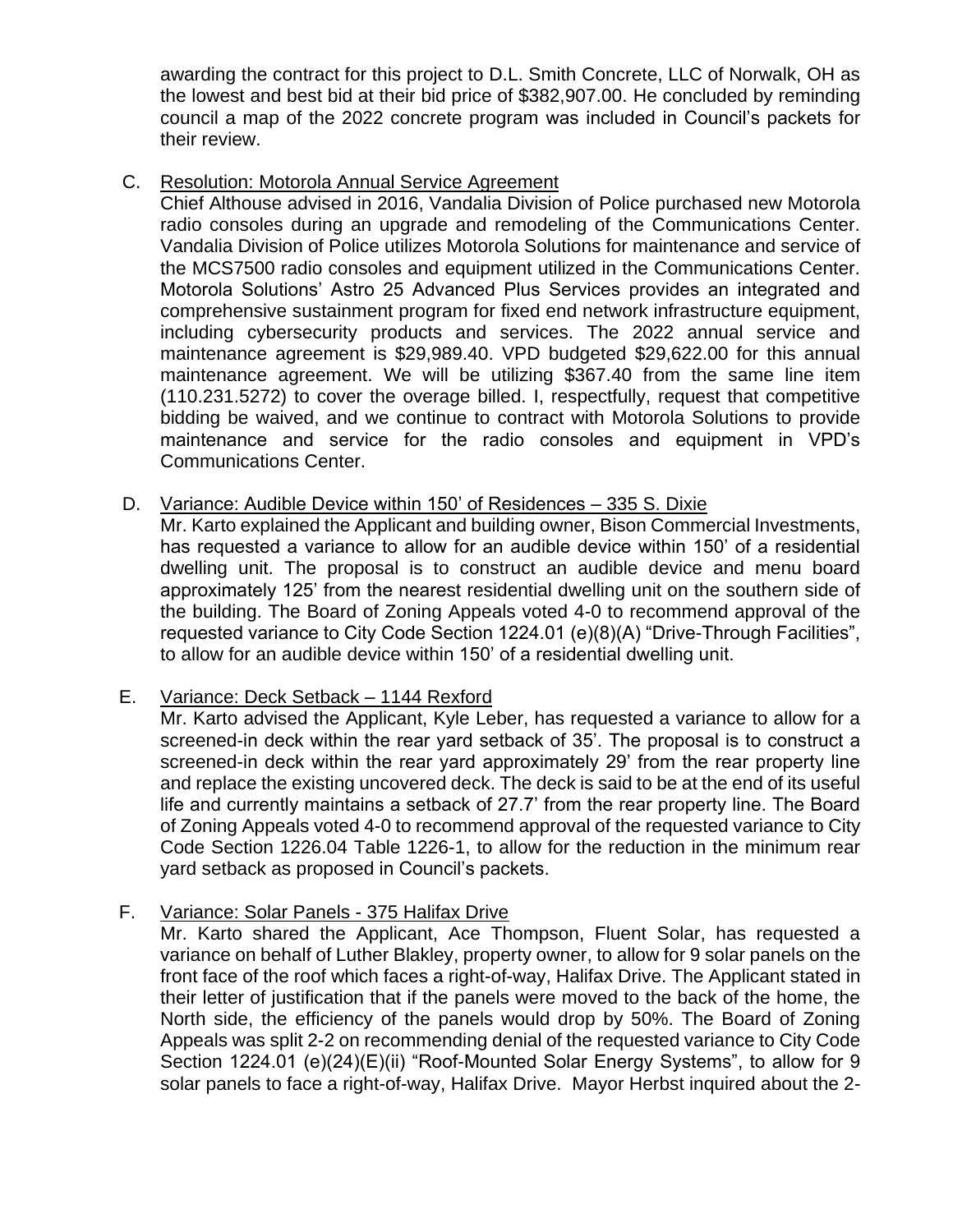2 vote. Mr. Karto explained the BZA was split noting that the time has come to consider solar panels. Brief discussion was held.

# G. Resolution: Negotiate an Agreement for Brokerage and Consulting Services

Mr. Wendt explained this proposal does not modify current employee benefits provisions or plans. Over the last year, I have met with several firms to consider whether the City should migrate its brokerage services for health, dental, and ancillary services. After extensive research, I have determined that it is in the interest of the taxpayers, City organization, and employees to migrate our brokerage and consulting services.

## 3. **Discussion**

## A. Fire – Confine Space Communications System under \$25,000

Chief Follick advised the Division of Fire budgeted approximately \$15,000 of its 2022 Radio Replacement CIP Project to cover the purchase of a confine space rated communications system. The Division of Fire carries a full complement of confine space rescue equipment and has for some time now. A radio communications system has been lacking for some time and is the only component of equipment that was keeping us from complying with a technical level team designation within the NFPA standards. The Division of Fire is the designated confine space rescue team for several of our larger manufacturing companies, as well as for our City Services [Public Works water and sewer services, Tri Cities (when working in Vandalia), and Recreation Center]. This means that when these company perform "permit required" confine space entries for cleaning or routine maintenance they have to designated us as their primary rescue team. We are committed to being a "full service" fire/EMS/rescue service so we will continually train personnel and with this purchase and maintain a full confine space rescue cache. This system is available via several vendors; however, I am recommending purchasing the system from "Rock-N-Rescue" from Pennsylvania, for \$10,986.75. The 2022 budget included \$15,000 for the project.

### B. Downtown Overlay

Miss Holloway and Mr. Karto co-presented this item. The presentation walked Council through the "Vandalia City Center Overlay"; specifically, including the various purposes of the overlay and the purpose of the initiative.

### C. 2022 Radio Maintenance Fees

Chief Althouse advised the Vandalia Division of Police transitioned public safety radio communications to the State's Multi-Agency Radio Communications System (MARCS) in 2016. Additionally, VPD's Communications Center was upgraded in 2015. P&R Communications provided the radio consoles and equipment and has serviced this equipment since the upgrade. P&R Communications provides exceptional service to the Division of Police and readily responds when there are any issues with the public safety radio equipment. He noted they also complete annual inspections and upgrades to the radio software. Chief Althouse concluded by noting the 2022 budget for radio maintenance with P&R Communications is \$11,112.00 and the annual maintenance & service fees are \$11,112.00.

### D.December 2021 and 2021 End of Year Financials